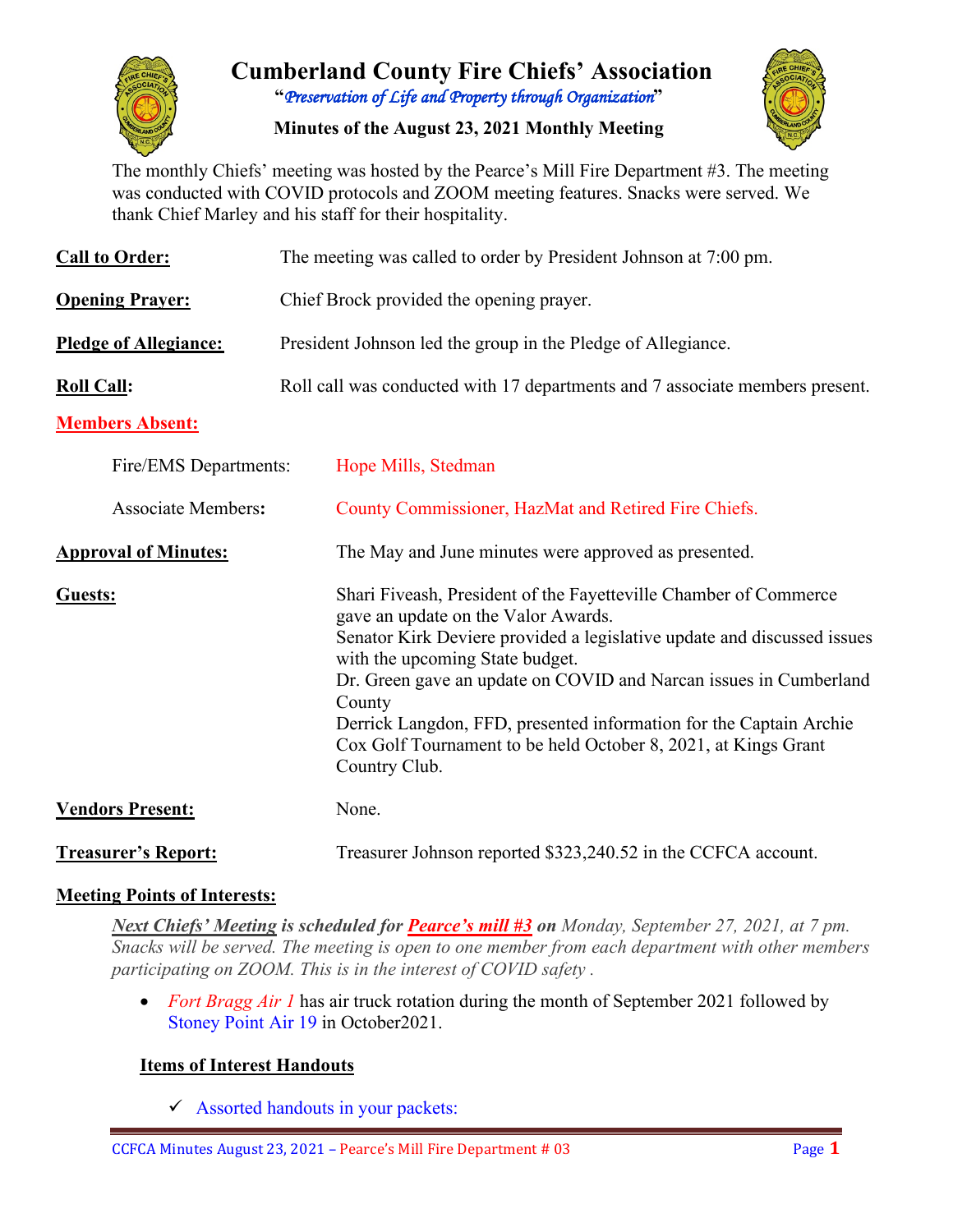- Revised recommended CCFCA funding for Fiscal Year 2022
- $\triangleright$  Training notes
- $\triangleright$  American rescue plan
- $\triangleright$  Memorial Ceremony handout

#### **OLD BUSINESS:**

1. President Johnson provided a quick update on the new Cumberland County Fayetteville Technical Community College (FTCC) Regional Fire and Rescue Training Center progress.



- 2. President Johnson reminded the membership that radio installation is on-going with both Spring Lake and Westarea Fire Districts completed. The east side will be completed before moving to the west side in accordance with established installation schedule.
- 3. President Johnson said no major issues had been brought to his attention on the new ER database program, instead several Chiefs provided positive feedback with the new ER RMS. He reminded the membership that we will be setting up a members only You-Tube channel to post how to videos from the 4 days in person ER class conducted back in May 2021 at FTCC.
- 4. President Johnson gave a brief update along with Director Booth on the grant program. President Johnson stated that after two (2) years the grant program requires some minor tweaking that will be addressed prior to the next round of Cumberland County Fire Service District Grants in 2022.
- 5. President Johnson advised that in the best interest of public safety the Fall Safety Day scheduled for Saturday October 2, 2021, at FTCC has been cancelled due to the current and on-going COVID issues.
- 6. President Johnson reminded everyone about the Valor awards program coming up on October 19, 2021, at the Manna Church on Cliffdale Road starting at 0730 hours is still ago. Additional information should be available at our September 27, 2021, association meeting. In the meantime, please put the Valor Awards Program in your calendar.

#### **NEW BUSINESS:**

- 1. President Johnson asked everyone to please submit their SPECTRUM bills so reimbursements could be made for everyone at the same time.
- 2. President Johnson and Mr. Jackson gave out information on the American Rescue and Recovery Plan (ARP) and how money can be requested for various losses.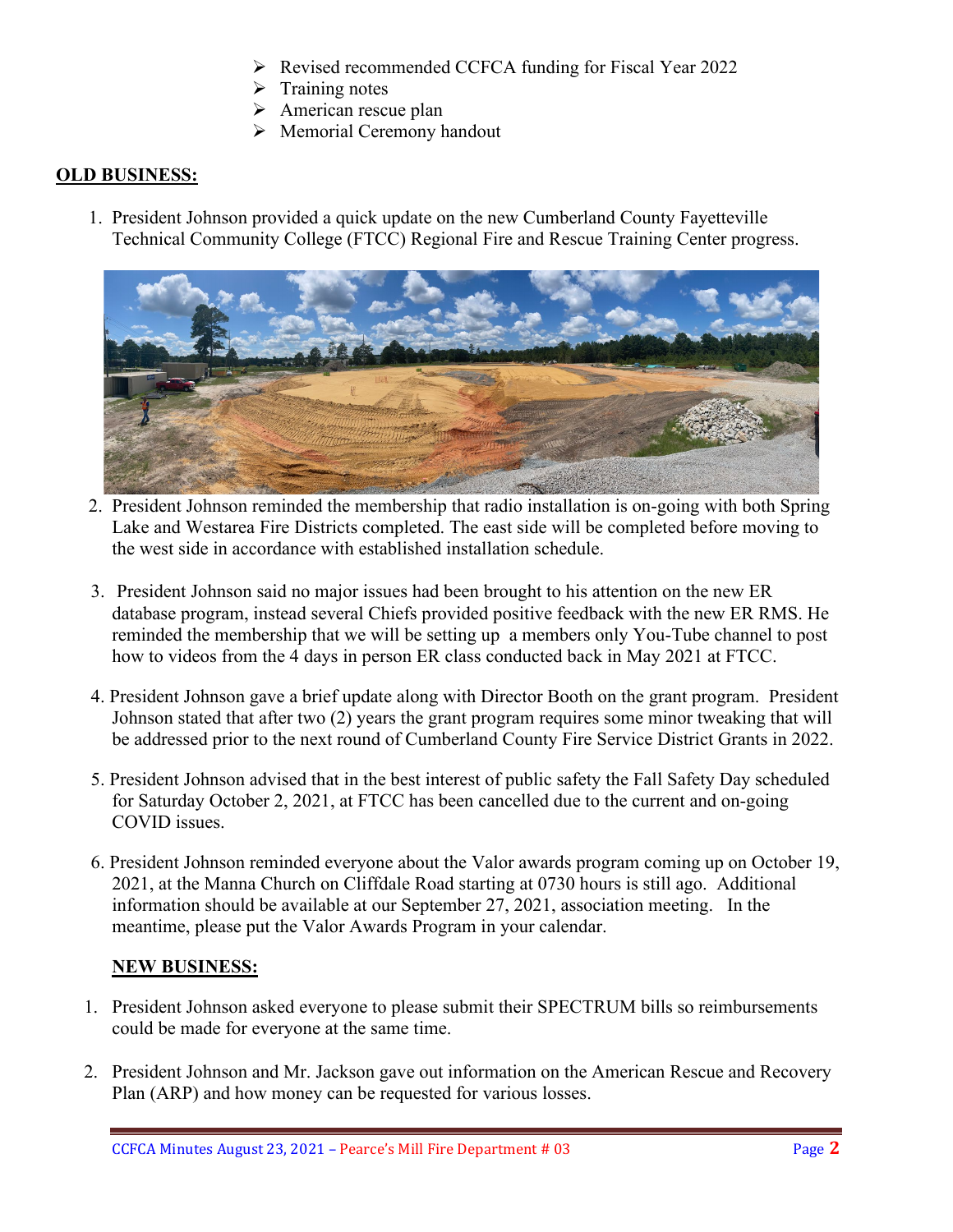- 3. President Johnson had all Chiefs to sign the updated automatic aid and re-accreditation agreement memos. The agreements will be posted on our website once completed.
- 4. President Johnson advised the membership that EM Officer Laura Smith has provided a training feedback form which will be utilized for training and planning purposes. Please complete this form and return to Laura as soon as possible.
- 5. President Johnson informed the members that part of our short-term strategic goal during this fiscal year is to enhance technology in terms of adding 1 new IPAD per fire station to be added to our fleet of frontline apparatus. The additional I-PAD will further assist by reducing over the air radio transmissions for other than the primary units. Please send him an email with your tablet information and what truck you would like the new IPAD assigned too. He will follow-up with a phone call to each Chief to acquire approval of the purchase and expedite the project prior to our next scheduled meeting on September 27, 2021, at PMFD at 7 PM.
- 6. President Johnson advised that he hopes to present the Arnold J. Koonce Award policy to the members next month. The goal of the "Arnold J. Koonce award is solicit nominations of outstanding Fire Officers and Firefighters from association partner agencies. An appointed awards committee will be charged to annually selected a Fire Officer and Firefighter from the pool of submitted nomination. Those selected by the awards committee will be recognized with the "Arnold J. Koonce" award plaque for their public safety toil during our annual Christmas meeting in December. This will be an annual occurrence supported and coordinated by the CCFCA henceforth.
- 7. President Johnson informed the member that our association secretary informed him that the laptop we issued to our secretary back in 2011 needs to be replaced and updated. He requested that the Association buy a new computer for the Secretary. A motion was made by Chief Bass and seconded by assistant Chief Murphy to allow up to \$1500 dollars for the purchase of a computer and applicable software for our secretary. The motion was unanimously approved. President Johnson instructed Secretary Melvin to purchase a replacement laptop with the appropriate software and submit the bill/invoice for reimbursement to the association treasurer.
- 8. President Johnson advised the membership about the upcoming LEPC / HAZMAT exercise at Hexion Chemicals 1411 Industrial Drive Fayetteville, NC 28301. Emergency Services will be utilizing COMS-1 for the duration of the exercise on Saturday August 28, 2021.
- 9. President Johnson briefly discussed the current and on-going COVID Delta Variant issues and asked all Chiefs to institute COVID Safety protocols to ensure we can maintain 24/7 staffing.

## **COMMITTEE REPORTS:**

## **ID CARD COMMITTEE**

• **FYI.** Fire Chiefs are required to send a signed letter or memo with a firefighter requesting an ID Card. For any questions or an appointment contact 424-0694 or e-mail at [cjohnson.spfd@gmail.com](mailto:cjohnson.spfd@gmail.com)

President Johnson again asked the members to please continue to recycle or return the clips used for our ID Cards. These clips are extremely expensive, and we need to reuse them as much as possible in order to hold down costs. Please collect clips when your members leave a department and recycle the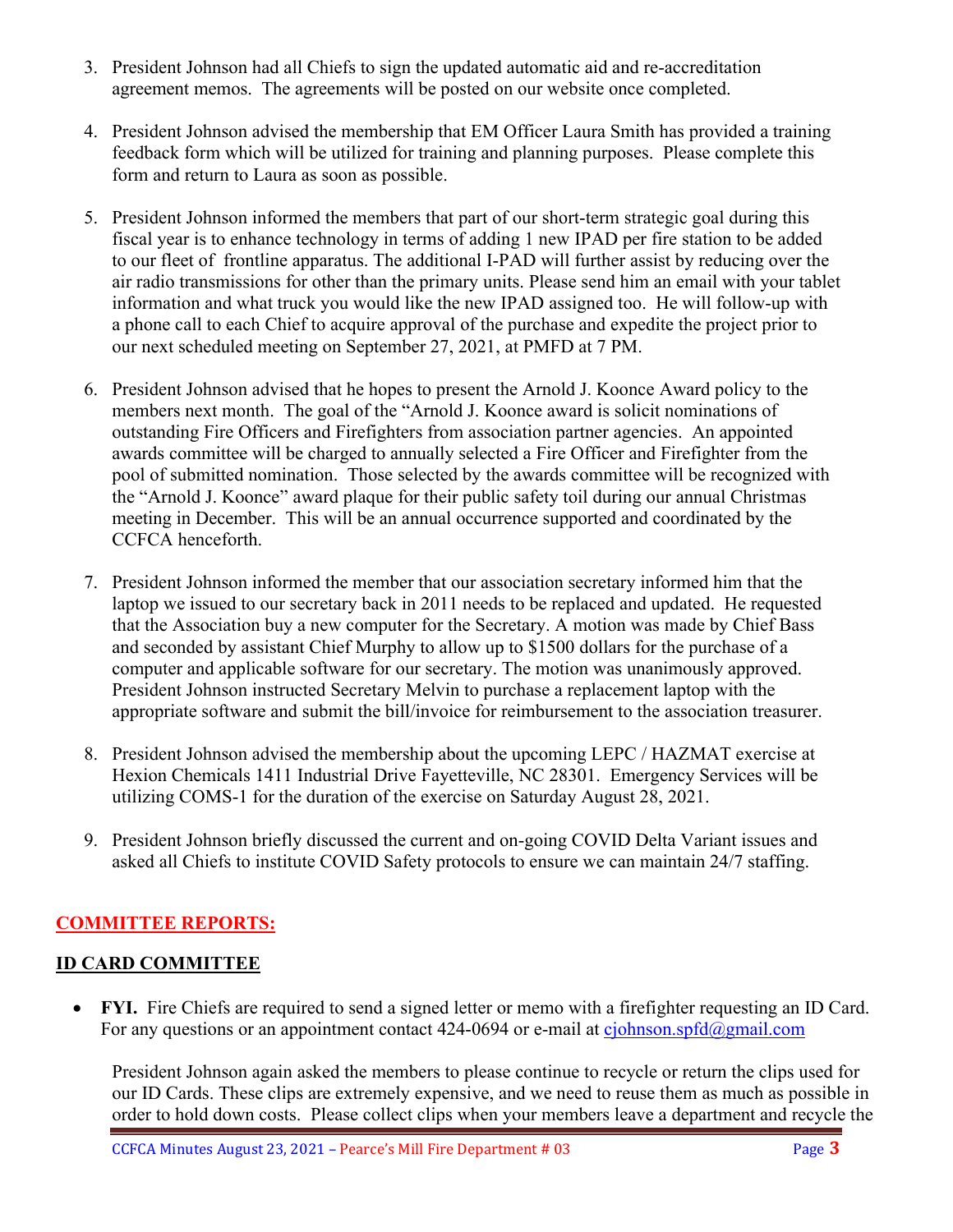clips. He also reminded the membership that we do not print blue tags, which are considered temporary tags only.

# **LIFE SAFETY/EDUCATION COMMITTEE** Kevin Lowther (Fire Marshal)

E-Mail: [klowther@co.cumberland.nc.us](mailto:klowther@co.cumberland.nc.us)

• No Report.

**STANDARDS & POLICY COMMITTEE** D/C Tracy Smith (Pearce's Mill FD) Chairperson, E-Mail: [pmfd0302@nc.rr.com](mailto:pmfd0302@nc.rr.com)

• No report.

## **MEMORIAL COMMITTEE** Chief R. Marley (Pearce's Mill) Chairperson,

E-Mail: [pmfd0301@nc.rr.com](mailto:pmfd0301@nc.rr.com)

• Chief Marley announced that the memorial committee has started their 2021 memorial service meetings. This year's memorial service is scheduled for Saturday October 9, 2021, at 11 am at the FTCC memorial site. This event has not been canceled with a decision on the type of service to be held being made during the September 23, 2021, Memorial Committee meeting scheduled for 0930 hours here at Pearce's Mill Fire Department. Chief Marley also announced that two (2) new Line of Duty names will be added to the memorial wall during our ceremony this year. Senator Kirk Deviere is our scheduled guest speaker. He also advised that we needed some assistance with the program.

#### **TRAINING COMMITTEE** Assistant Chief Kevin Murphy (Stoney Point) Chairperson

E-Mail [kmurphy1903@gmail.com](mailto:kmurphy1903@gmail.com)

• Assistant Chief Murphy discussed some training classes being held conducted and provided county-wide and a regional training schedule.

**FINANCE COMMITTEE** Deputy Chief Freddy Johnson Jr. (Stoney Point) Chairperson, E-Mail: [spfd1302@nc.rr.com](mailto:spfd1302@nc.rr.com)

• Deputy Chief / Treasurer F. Johnson Jr. advised that we revised a revised Fiscal Year 2021-22 CCFCA Budget which increased our budget by several hundreds of dollars. He also provided the current fund balance and stated that our Fiscal Year 2020-2021 financial records will be forwarded to Haigh-Byrd and Lambert PLLC for our annual financial audit.

**RESCUE COMMITTEE** Deputy Chief Hank Harris (Cotton FD) Chairperson, E-Mail: [cfd402@nc.rr.com`](mailto:cfd402@nc.rr.com)

• No Report

**COMMUNICATIONS /DISPATCH STEERING / AVL COMMITTEE** Chief Chuck Hodges (Hope Mills FD), Chairperson, E-Mail: clhodges@townofhopemills.com

• No report.

.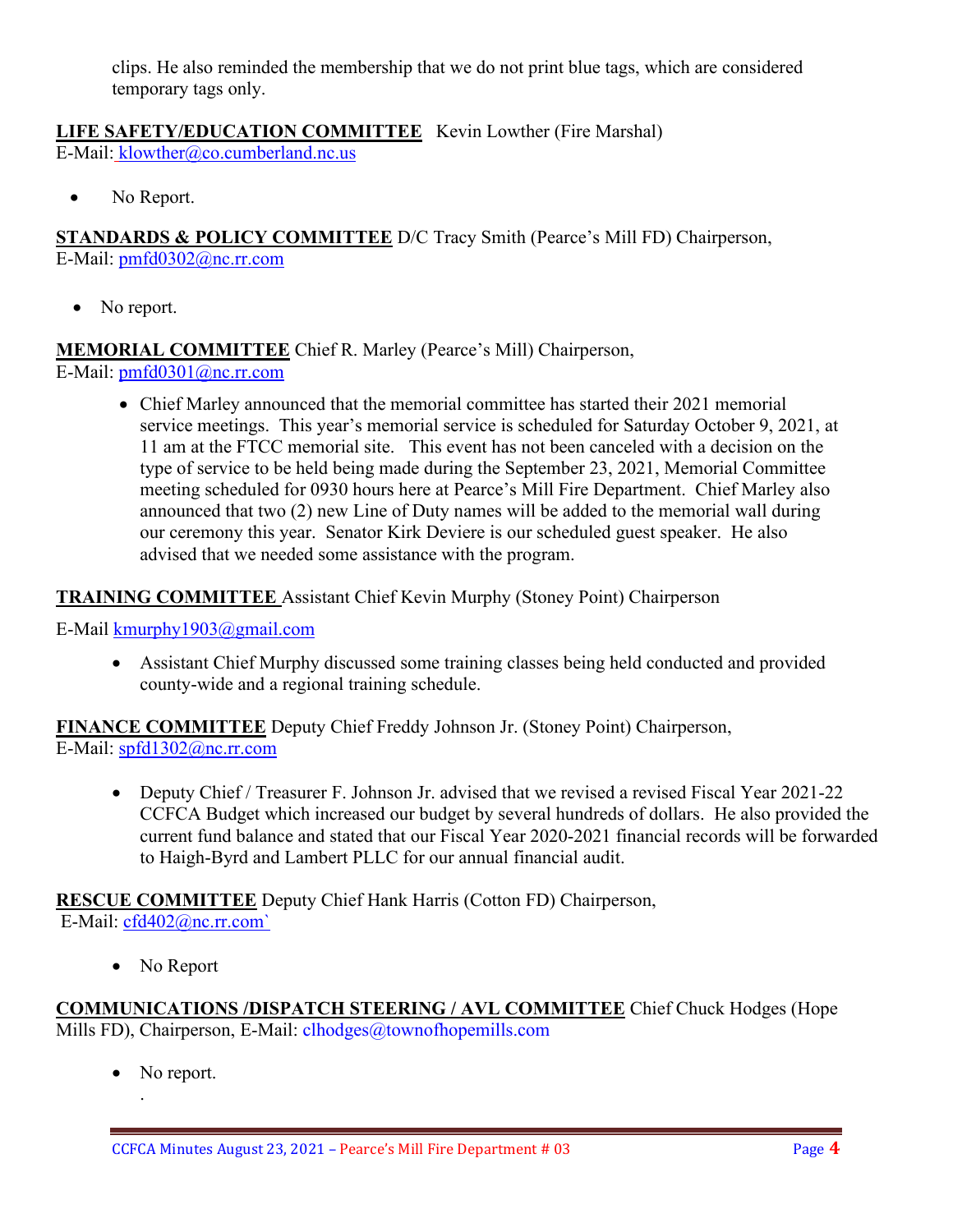**RECORDS MANAGEMENT COMMITTEE** – Division Chief Brandon Hanzal (Stoney Point) Chairperson, E-Mail:

• No report.

**HOSTILE RESPONSE / ACTIVE SHOOTER** – Assistant Chief Kevin Morgan (FFD) Chairperson, E-Mail: [kmorgan@ci.fay.nc.us](mailto:kmorgan@ci.fay.nc.us)

• No report.

**RECRUITMENT / RETENTION COMMITTEE** – Fire Chief Justin Nobles (SVFD # 23) Chairperson. E-Mail: [Jnobles@stedmanfire.com](mailto:Jnobles@stedmanfire.com)

• No report.

**JOINT INCIDENT / DISASTER RESPONSE COMMITTEE** – Assistant Fire Chief Richard Bradshaw (VFD) Chairperson, E-Mail: [rbradshaw1@nc.rr.com](mailto:rbradshaw1@nc.rr.com)

• No report.

## **ASSOCIATE MEMBERS REPORT**

**COUNTY MANAGERS OFFICE** – Assistant County Manager Tracy Jackson E-Mail: [tjackson@co.cumberland.nc.us](mailto:tjackson@co.cumberland.nc.us)

• Mr. Jackson discussed the American Rescue plan along with President Johnson.

#### **EMERGENCY SERVICES DIRECTOR/ ECC-911 (**Gene Booth, Director),

E-Mail: [gbooth@co.cumberland.nc.us](mailto:gbooth@co.cumberland.nc.us)

**ES Director Booth –**. Director Booth provided an update on the NARCAN, and the C-4 pamphlets .

His staff is working on a grant for 5000 smoke detectors.

**Emergency Management Director Crumpler** – No report

- **FM Lowther –** No report.
- **Adam Johnson –**No report.

**EMS DIRECTOR:** Brian Pearce, Director E-Mail: bpearce@capefearvalley.com

- Chief Pearce discussed delayed EMS times and updated the members that new personnel/medic units would be in the streets in the coming weeks.
- Chief Pearce gave an update on COVID cases at CFVH.
- September 20, 2021 is scheduled to be a protocols review session. All personnel are invited to participate.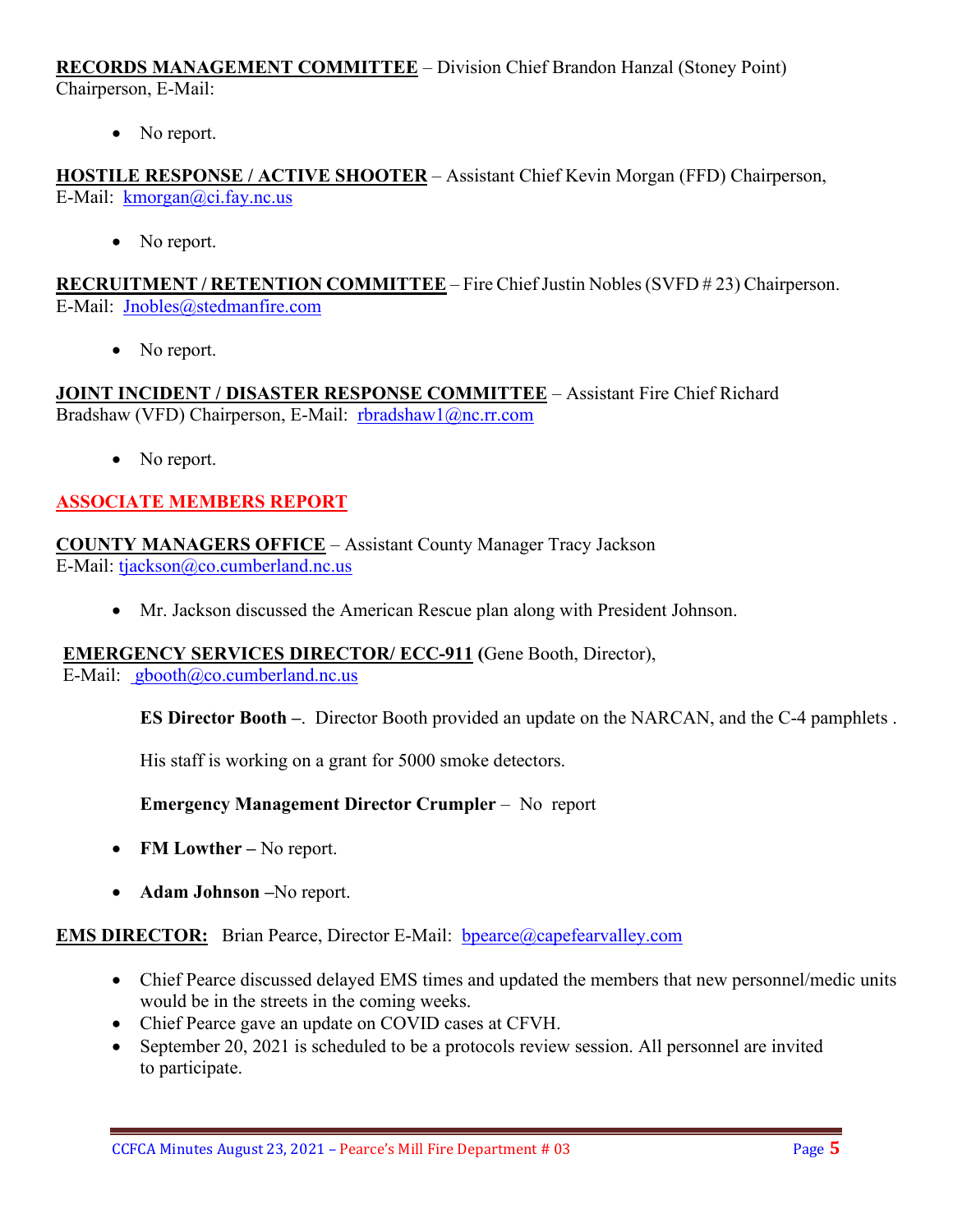**HAZMAT:** AC Robert Brinson, FFD - POC telephone for HAZMAT is 910-584-9550, E-Mail: [rbrinson@ci.fay.nc.us](mailto:rbrinson@ci.fay.nc.us)

• No report.

**FORESTRY DISTRICT** Craig Gottfried, County Ranger, E-Mail: [craig.gottfried@ncagr.gov](mailto:craig.gottfried@ncagr.gov)

• Ranger Gottfried announced that William Stone will begin September 1, 2021 as a new smoke chaser.

**FTCC** Steve Drew, E-Mail: [drews@faytechcc.edu](mailto:drews@faytechcc.edu)

• No report.

**SHERIFF'S OFFICE** Sheriff Wright [ewright@ccsonc.org](mailto:ewright@ccsonc.org) (Sr. Sgt. Steven Hodges) Email - [shodges@ccsonc.org](mailto:shodges@ccsonc.org)

• No report.

**FAYETTEVILLE POLICE –** Police Chief Gina Hawkins, Email ghawkins@ci.fay.nc.us (Captain Jay Devane)  $\text{idevane}(\omega)$ ci.fay.nc.us

• No report.

#### **NC HIGHWAY PATROL** – Colonel Freddy Johnson Jr. Commander NCSHP.

E-Mail: [Freddy.johnson@ncshp.org](mailto:Freddy.johnson@ncshp.org) or Sergeant S. Johnson SHP Raleigh Training Center E-Mail [sean.johnson@ncshp.org](mailto:sean.johnson@ncshp.org)

• Colonel Johnson advised that school is open and we all must be diligent in and around our school zones.

#### **CUMBERLAND COUNTY COMMISSIONERS**

• No report.

## **FOR THE GOOD OF THE ASSOCIATION:**

1. President Johnson announced that Derrick Cloustons father had passed away and asked for prayers for the family.

**ADJOURNMENT:** A motion was made to adjourn by Chief Brock and seconded by Chief Bradshaw - The meeting was adjourned at 2020 hours.

Respectfully Submitted by: *Freddy l. Johnson Sr. Mark A. Melvin* Freddy L. Johnson Sr., CFO Mark A. Melvin, CFO

Fire Chief / President Fire Chief / Secretary

**Enclosures – 2.**

1 – August 23, 2021 attendance roster

2 – August 23,2021 roll call vote – computer purchase for secretary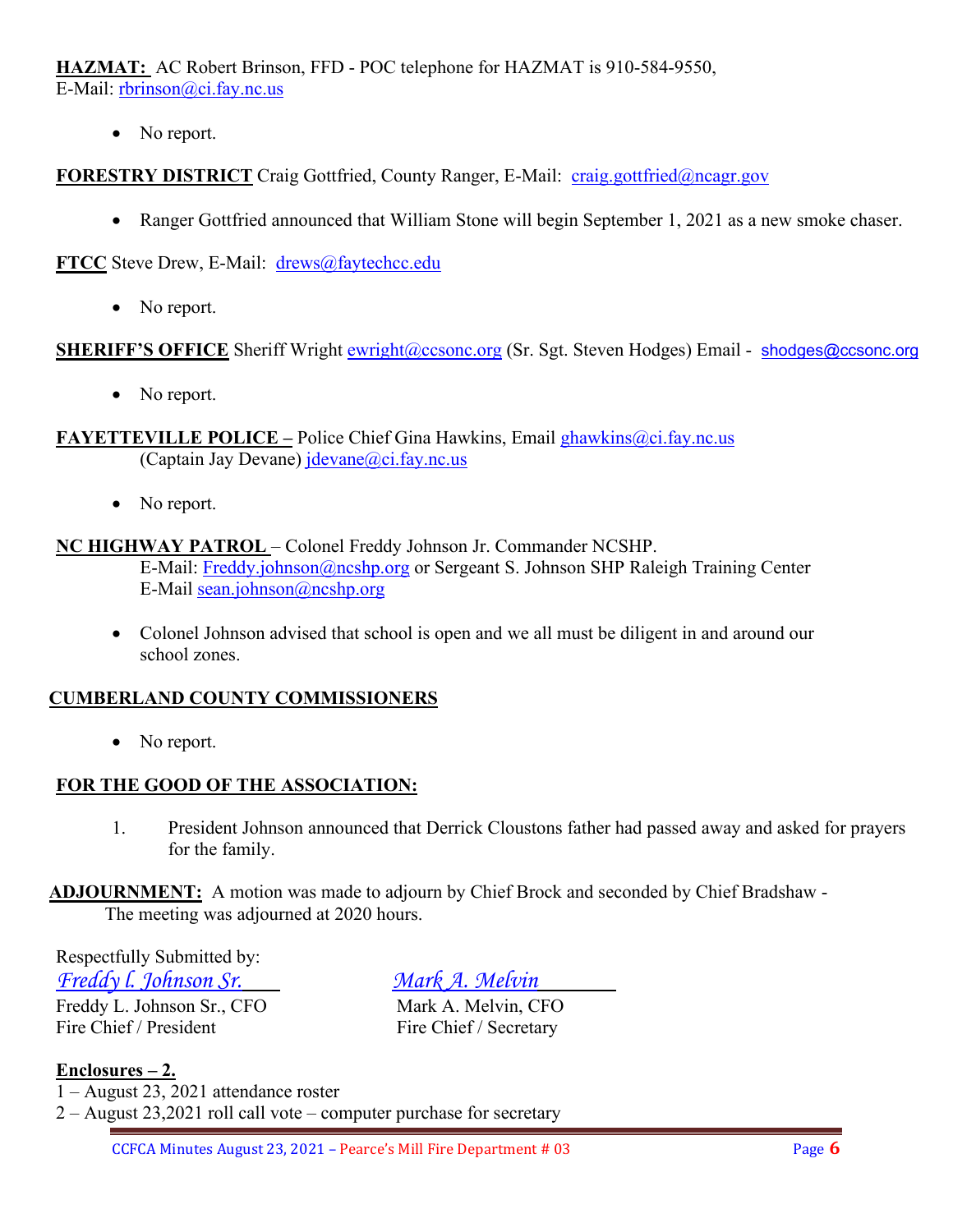|    | <b>MEMBERS PRESENT</b><br>(19)      | 19                   | 16             | 19             | 18           | 17                  | 18              | 00                   | 17             |           |            |            |                     |
|----|-------------------------------------|----------------------|----------------|----------------|--------------|---------------------|-----------------|----------------------|----------------|-----------|------------|------------|---------------------|
|    | <b>ASSOCIATES PRESENT (10)</b>      | 08<br><b>NA</b>      | 05             | 08             | 07           | 06                  | 07              | 00                   | $\overline{7}$ |           |            |            |                     |
|    | <b>Number of total personnel in</b> |                      | 30             | 53             | 74           | 30                  | 52              | 00                   | 28             |           |            |            |                     |
|    | attendance                          |                      |                |                |              |                     |                 |                      |                |           |            |            |                     |
|    | <b>CC Fire Chiefs</b>               |                      |                |                |              |                     |                 |                      |                |           |            |            |                     |
|    |                                     |                      | PMFD-zoom      | COVID          |              | 24-MAY-21-PMFD-Zoom | $\mathbf{z}$    | 26-JUL-21-Cancelled  | $-200m$        | COVID     | COVID      | PMFD-Zoom  | 20-DEC-21 - SHERIFF |
|    | <b>DEPARTMENTS</b>                  |                      |                |                | SVFD         |                     | 28-JUN-121 GCFD |                      |                |           |            |            |                     |
|    | &                                   |                      |                | <b>SLFD</b>    |              |                     |                 |                      |                | TBD       | TBD        |            |                     |
|    | <b>ORGANIZATION</b>                 |                      |                |                |              |                     |                 |                      |                | п         |            |            |                     |
|    |                                     |                      | т.             |                | APR-21-      |                     |                 |                      |                |           |            |            |                     |
|    | <b>Chief's Only Meeting</b>         |                      |                |                |              |                     |                 |                      |                |           | 25-OCT-21- |            |                     |
|    |                                     |                      |                |                | 26-          |                     |                 |                      |                |           |            |            |                     |
|    |                                     | 25-JAN-21- PMFD-Zoom | 22-FEB-21      | 22-MAR-21-     |              |                     |                 |                      | 23-AUG-21-PMFD | 27-SEP-21 |            | 22-NOV-21- |                     |
|    |                                     |                      |                |                |              |                     |                 |                      |                |           |            |            |                     |
|    | <b>MEMBERS</b>                      |                      |                |                |              |                     |                 | <b>MEETING DATES</b> |                |           |            |            |                     |
| 01 | <b>BEAVER DAM STA 26 &amp; 27</b>   | P                    | P              | P              | P            | P                   | P               | N/A                  | P              |           |            |            |                     |
| 02 | <b>BETHANY STA 12</b>               | P                    | $\mathsf{P}$   | P              | P            | A                   | P               | N/A                  | P              |           |            |            |                     |
| 03 | <b>COTTON STA 4</b>                 | P                    | P              | P              | P            | P                   | P               | N/A                  | $\overline{P}$ |           |            |            |                     |
| 04 | <b>CUMBERLAND ROAD STA 5</b>        | P                    | P              | P              | P            | P                   | P               | N/A                  | P              |           |            |            |                     |
| 05 | <b>EASTOVER STA1</b>                | P                    | $\overline{P}$ | $\overline{P}$ | P            | P                   | P               | N/A                  | $\overline{P}$ |           |            |            |                     |
| 06 | <b>EMS EMERGENCY MED SVC</b>        | P                    | P              | P              | P            | P                   | $\overline{P}$  | N/A                  | $\overline{P}$ |           |            |            |                     |
| 07 | <b>FAYETTEVILLE FIRE DEPT</b>       | P                    | P              | P              | P            | P                   | P               | N/A                  | P              |           |            |            |                     |
| 08 | <b>FORT BRAGG FIRE DEPT</b>         | P                    | Е              | P              | P            | Е                   | P               | N/A                  | $\overline{P}$ |           |            |            |                     |
| 09 | <b>GODWIN - FALCON STA 17</b>       |                      | Ē              | P              | P            | P                   | P               | N/A                  | P              |           |            |            |                     |
| 10 | <b>GRAYS CREEK STA 18</b>           | P                    | P              | P              | P            | P                   | P               | N/A                  | P              |           |            |            |                     |
| 11 | <b>GRAYS CREEK STA 24</b>           | P                    | Е              | $\overline{P}$ | P            | $\mathbf{A}$        | P               | N/A                  | $\overline{P}$ |           |            |            |                     |
| 12 | <b>HOPE MILLS STA 21</b>            | P                    | P              | P              | P            | P                   | A               | N/A                  | A              |           |            |            |                     |
| 13 | <b>PEARCE'S MILL STA 3</b>          | P                    | P              | P              | P            | P                   | P               | N/A                  | P              |           |            |            |                     |
| 14 | <b>SPRING LAKE STA 22</b>           | P                    | P              | P              | Е            | P                   | P               | N/A                  | $\overline{P}$ |           |            |            |                     |
| 15 | <b>STEDMAN STA 23</b>               | P                    | P              | P              | P            | P                   | P               | N/A                  | A              |           |            |            |                     |
| 16 | <b>STONEY POINT STA 13 &amp; 19</b> | P                    | P              | P              | P            | P                   | P               | N/A                  | P              |           |            |            |                     |
| 17 | <b>VANDER STA 2 &amp; 8</b>         | $\overline{P}$       | $\overline{P}$ | $\overline{P}$ | P            | P                   | P               | N/A                  | $\overline{P}$ |           |            |            |                     |
| 18 | <b>WADE STA 16</b>                  | P                    | P              | P              | P            | P                   | P               | N/A                  | P              |           |            |            |                     |
| 19 | <b>WESTAREA STA 15-20 &amp; 25</b>  | P                    | P              | P              | P            | P.                  | P               | N/A                  | P.             |           |            |            |                     |
|    | <b>ASSOCIATE MEMBERS</b>            |                      |                |                |              |                     |                 |                      |                |           |            |            |                     |
| 01 | <b>CC EMERGENCY SERVICES</b>        | $\mathbf{P}$         | $\mathbf{P}$   | P              | $\mathbf{P}$ | $\mathbf{P}$        | P               | N/A                  | P              |           |            |            |                     |
| 02 | <b>COUNTY COMMISSIONERS</b>         | ${\bf A}$            | ${\bf A}$      | $\mathbf{P}$   | $\mathbf{p}$ | $\mathbf{A}$        | P               | N/A                  | A              |           |            |            |                     |
| 03 | <b>COUNTY MGR OFFICE</b>            | P                    | P              | $\mathbf{P}$   | E            | $\mathbf{P}$        | P               | N/A                  | P.             |           |            |            |                     |
| 04 | <b>FAYETTEVILLE PD</b>              | $\mathbf{P}$         | A.             | $\mathbf{P}$   | $\mathbf{P}$ | $\mathbf{A}$        | A               | N/A                  | P.             |           |            |            |                     |
| 05 | <b>FORESTRY</b>                     | $\mathbf{P}$         | A.             | P              | $\mathbf{P}$ | $\mathbf{P}$        | P               | N/A                  | P.             |           |            |            |                     |
| 06 | <b>FTCC</b>                         | $\mathbf{P}$         | $\mathbf{P}$   | P              | $\mathbf{P}$ | $\mathbf{P}$        | A               | N/A                  | P.             |           |            |            |                     |
| 07 | <b>HAZMAT</b>                       | $\mathbf{P}$         | $\mathbf{P}$   | P              | $\mathbf{P}$ | $\mathbf{P}$        | P               | N/A                  | A              |           |            |            |                     |
| 08 | <b>HIGHWAY PATROL</b>               | $\mathbf{P}$         | $\mathbf{P}$   | P              | P.           | $\mathbf{P}$        | A               | N/A                  | P.             |           |            |            |                     |
| 09 | <b>RETIRED FIRE CHIEFS</b>          | A                    | A              | P              | $\mathbf{A}$ | $\mathbf{A}$        | P.              | N/A                  | A              |           |            |            |                     |
| 10 | <b>SHERIFFS OFFICE</b>              | P                    | ${\bf A}$      | P              | $\mathbf{A}$ | $\mathbf{A}$        | P.              | N/A                  | P.             |           |            |            |                     |

N/A - Due to the 2020 COVID closures the July 2021 meeting was canceled to allow for the opportunity for Chief Officers to take time for family vacations missed in 2020.